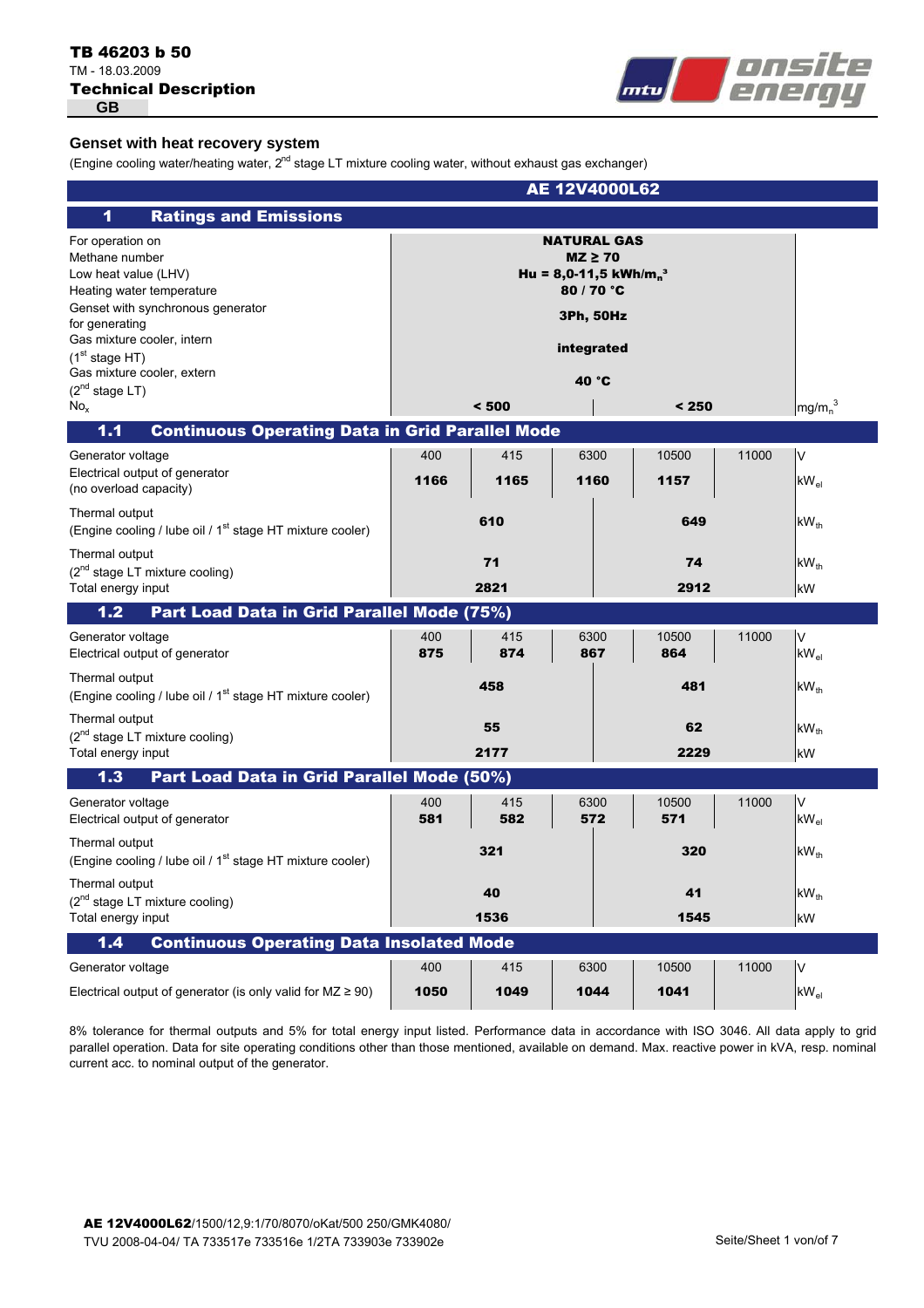TM - 18.03.2009

**GB**

|  | <b>Technical Description</b> |  |  |  |  |  |
|--|------------------------------|--|--|--|--|--|
|  |                              |  |  |  |  |  |



#### Pollutant Emissions 1.5

| Emission values related to dry exhaust gas with 5% $O_2$ . (For exhaust gas volume flow see 3.5) |       |                                            |                                 |  |  |
|--------------------------------------------------------------------------------------------------|-------|--------------------------------------------|---------------------------------|--|--|
| $NO2$ , stated as $NO2$                                                                          | < 500 | < 250                                      | $\left \right.$ mg/m $_{n}^{3}$ |  |  |
| CO, without catalyst                                                                             |       | $\left \right.\mathsf{mg/m}^3_n$<br>< 1000 |                                 |  |  |
| CO, with catalyst<br>(optional, delivered loose)                                                 |       | < 300                                      | $mg/mn$ <sup>3</sup>            |  |  |
| <b>Decian Drinciples / Scope of Supply</b>                                                       |       |                                            |                                 |  |  |

## 2 Design Principles / Scope of Supply

 $\bullet$ Engine and flange-mounted alternator (SAE 00 housing) are connected via a torsionally resilient coupling and resiliently mounted to a rigid, welded steel base frame.

- $\bullet$ Standby heater
- $\bullet$ Lube oil pump for draining the oil sump (incl. two solenoid valves).
- $\bullet$ The base frame is installed on vibration dampers

#### mm Litre 1/min m/s bar  $kW_{mech}$ kWh/kWh mech m ${}^{3}$ /h g/kWh<sub>mech</sub> 2.1 Engine plus Accessories Cyl. arrangement, no. of cyl. Otto-Gas-Engine **MTU 12V4000L62** Volume V 12 Bore / stroke 170 / 210 Speed the control of the control of the control of the control of the control of the control of the control of the control of the control of the control of the control of the control of the control of the control of the co Mean piston speed 10,5 Compression ratio 12,9:1 Standard power acc. to ISO 3046, (no overload capacity)\* **<sup>1200</sup>** Mean effective pressure the contract of the contract of the contract of the contract of the contract of the contract of the contract of the contract of the contract of the contract of the contract of the contract of the co Gas consumption (based on LHV=10kWh/m $^3$ )  $\hskip 1.5 cm -282.1$   $\hskip 1.5 cm -282.1$   $\hskip 1.5 cm -291.2$ Specific full-load consumption (tolerance 5%) 2,35 2,35 Lube oil consumption (not guaranteed, at rated load and after 1000Oh) 282,1 0,3 57,20

\* Overload must reliably be avoided by means of suitable external control systems (e.g. electronic output power control).

#### Basic Engine

- $\bullet$ Monobloc grey cast crankcase with inspection ports, flywheel housing SAE 00, flywheel 21" cast iron oil pan
- $\bullet$ Forged crankshaft
- $\bullet$ Forged connecting rods
- $\bullet$ Four-valve, individual cylinder heads with central pre-chamber armoured valves with "Rotocap" rotators
- $\bullet$ Light-metal solid-skirt pistons with oil cooling duct, piston cooling via oil spray nozzles

#### Mixture Formation

- $\bullet$ Air intake via dry-type engine-mounted air filters
- $\bullet$ Venturi type air-gas mixer with gas supply via electronically controlled gas metering valve

**Turbocharging** 

- $\bullet$ Turbocharger for gas-air mixture compression
- $\bullet$ Two-stage mixture cooling
- $\bullet$ Throttles between mixture coolers and intake manifold

### Exhaust System

- $\bullet$ Dry-type, insulated exhaust manifolds in the engine Vee
- Lube Oil System
	- $\blacklozenge$ Lube oil circulation pump with safety valve for forced-feed lubrication and piston cooling
	- $\bullet$ Engine mounted heat exchanger
	- $\bullet$ Lube oil filters with replaceable filter elements
	- $\bullet$ Engine-mounted device for automatic oil level control
	- $\bullet$ Oil dipstick
	- $\bullet$ Closed crankcase venting system with oil separator connected to mixture piping before turbo charger
	- $\bullet$ Connections for oil refill and oil draining

Cooling System (2-circuit)

- $\blacklozenge$ High temperature circuit for lube oil cooling,  $1<sup>st</sup>$  stage of mixture cooling and engine jacket
- $\bullet$ Connections with counter-flanges for external cooling- or heat recovery system
- $\bullet$ Integrated cooling preheating unit

AE 12V4000L62/1500/12,9:1/70/8070/oKat/500 250/GMK4080/ TVU 2008-04-04/ TA 733517e 733516e 1/2TA 733903e 733902e Seite/Sheet 2 von/of 7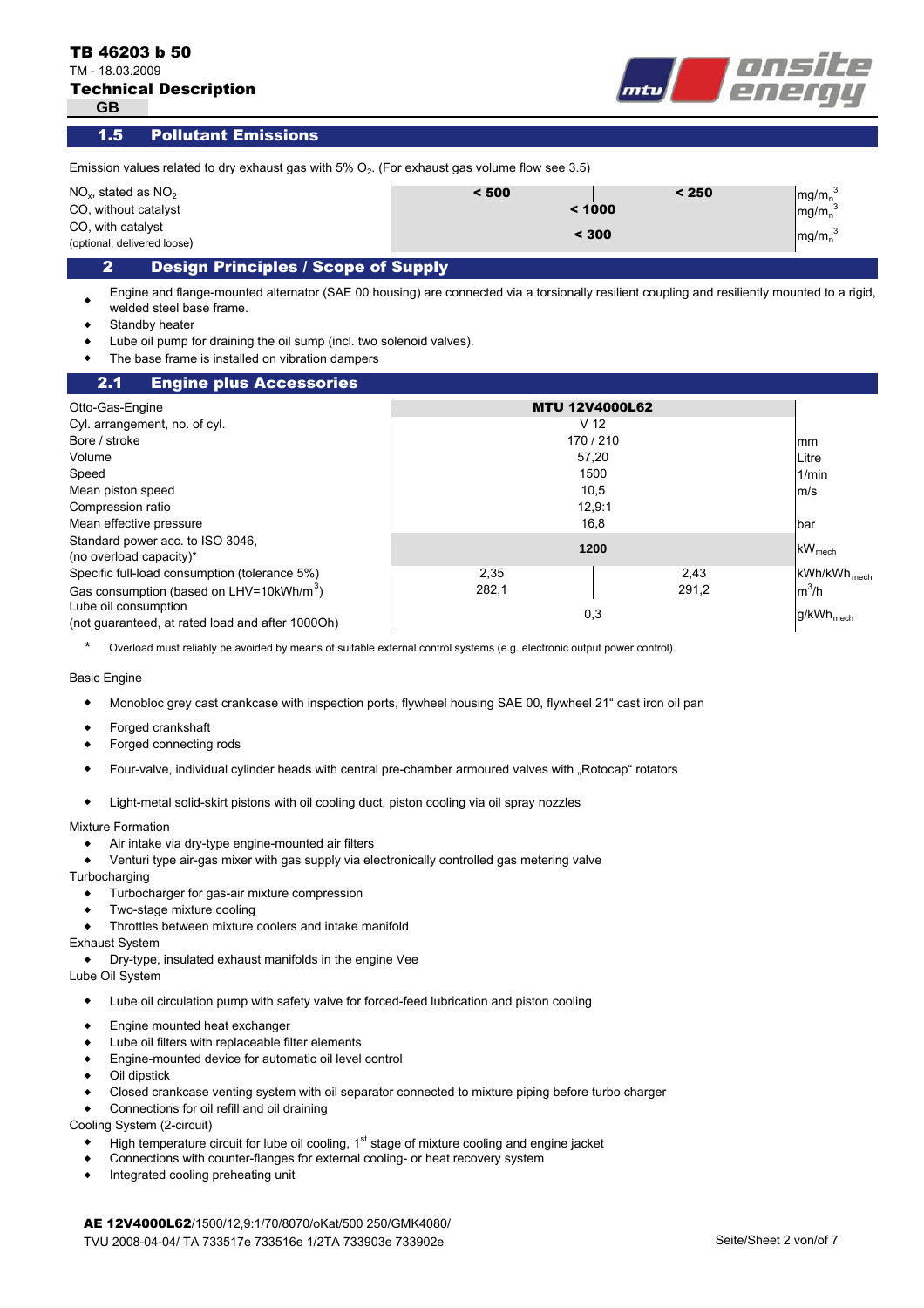### Technical Description TB 46203 b 50 TM - 18.03.2009 **GB**



#### Starting System

 $\bullet$ Electric starter (9 kW, 24 VDC)

Ignition System

- $\bullet$ Microprocessor-controlled high-voltage spark-ignition system with low voltage distribution, no moving parts, no wear
- $\bullet$ Automatic control for ignition energy adjustment
- $\bullet$ Variable timing control
- $\bullet$ Timing sensors at camshaft and crankshaft
- $\bullet$ One ignition coil per cylinder
- $\bullet$ Industrial spark plugs

#### 2.2 Generator

Self-regulating, brushless revolving-field synchronous generator with built-in exciter, voltage and cos « regulator, designed to VDE 0530, radio interference class N, low-harmonic design.

| Generator voltage                         | 400        | 415        | 6300         | 10500      | 11000 | V           |
|-------------------------------------------|------------|------------|--------------|------------|-------|-------------|
| Rating (F)                                | 1445       | 1439       | 2148         | 2167       |       | <b>kVA</b>  |
| Insulation class                          | н          | н          | F            | F          |       |             |
| Temperature-rise rating                   | Е          | F          | B            | в          |       |             |
| $\cos \varphi *$                          | $1,0 -0.8$ | $1,0 -0.8$ | $1,0 -0.8$   | $1,0 -0.8$ |       |             |
| Frequency                                 |            |            | 50           |            |       | Hz          |
| Speed                                     |            |            | 1500         |            |       | 1/min       |
| Efficiency (100% load) at cos $\varphi$ 1 | 97,2       | 97,1       | 96,7         | 96,4       |       | $\%$        |
| Stator connection                         |            |            | Star         |            |       |             |
| Max. ambient temperature.                 |            |            | 40           |            |       | $^{\circ}C$ |
| Type of protection                        |            |            | <b>IP 23</b> |            |       |             |

\*) Cos-phi must be over the whole power range in the defined range. Only inductive reactive power admissible (over-erected).

In case of nominal mains voltage variations by  $\pm 2\%$ , an automatic voltage adjustment must be used.

# 2.3 Heat Exchanger System

heat recovery system (to extract heat from cooling water circuit and 2<sup>nd</sup> stage LT of mixture cooler)

#### Engine cooling circuit (HT)

- $\bullet$ Plate heat exchanger engine cooling-/heating water
- $\bullet$ Cooling water pump
- $\bullet$ Thermostat controlled mixture valve
- $\blacktriangle$ Expansion vessel
- $\bullet$ Pressure and level monitoring cooling water
- $\bullet$ Overpressure valve

Mixture cooling water circuit  $(2^{nd}$  stage, LT)

- $\bullet$ Pump for 2<sup>nd</sup> stage mixture cooler
- $\bullet$ Control valve
- $\bullet$ Expansion vessel (max. water volume note) with pressure and level monitoring
- $\bullet$ max. Δp for recooler and pipes notes
- $\bullet$ Overpressure valve

Values for cooling / heating water are based on water without antifrost and corrosions additives.

Admissible antifrost and corrosions additives see operating media. Values in brackets [ ]\* refer to 35% Glycol.

## **Engine Cooling** (engine block with lube oil and 1st stage HT mixture cooling)

| <b>Light Cooling</b> (cright block with labe of and T stage ITT mixture cooling) |                                                          |       |              |                        |
|----------------------------------------------------------------------------------|----------------------------------------------------------|-------|--------------|------------------------|
| Thermal output (8% tolerance)                                                    | 610                                                      |       | 649          | kW                     |
| Cooling water temperature, in- / outlet                                          |                                                          | 78/90 |              | $^{\circ}C$            |
| Cooling water volume flow                                                        | 45<br>[48]                                               |       | 48<br>[52]   | $m^3/h$                |
| Pressure loss                                                                    | 1,4<br>[1,6]                                             |       | 1,6<br>[1,9] | bar                    |
| System pressure permitted max.                                                   |                                                          | 6,0   |              | bar                    |
| Standby heater, min.                                                             |                                                          | 40    |              | $^{\circ}C$            |
| <b>Mixture Cooling</b> $(2^{nd}$ stage LT)                                       |                                                          |       |              |                        |
| Data see 3.3                                                                     |                                                          |       |              |                        |
| <b>Plate Heat Exchanger</b>                                                      |                                                          |       |              |                        |
| Thermal output (8% tolerance)                                                    | 610                                                      |       | 649          | kW                     |
| Cooling water temperature, in- / outlet                                          |                                                          | 90/78 |              | $^{\circ}C$            |
| Heating water temperature, in- / outlet                                          |                                                          | 70/80 |              | $^{\circ}C$            |
| AE 12V4000L62/1500/12.9:1/70/8070/oKat/500 250/GMK4080/                          |                                                          |       |              |                        |
|                                                                                  | TVU 2008-04-04/ TA 733517e 733516e 1/2TA 733903e 733902e |       |              | Seite/Sheet 3 von/of 7 |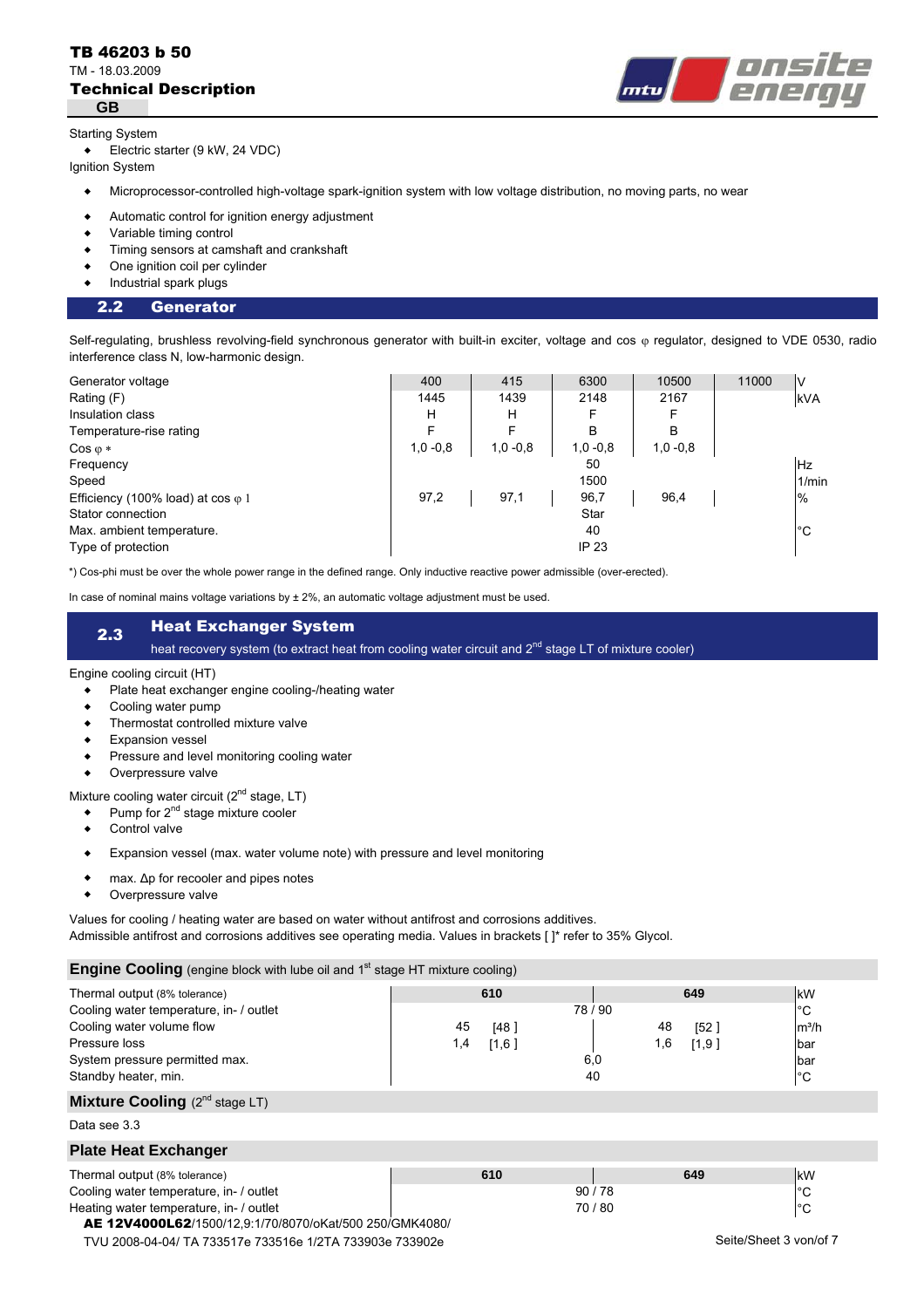

### 2.4 Gas Supply

Gas regulation lines delivered loose, components approved per Directive for Gas Components 90/356/EWG

#### **Gas Regulation Line**

- $\bullet$ Gas filter
- $\bullet$ two solenoid valves (or double solenoid valve)
- $\bullet$ Low pressure regulator
- $\bullet$ valve leakage monitor
- $\bullet$ flexible stainless steel hose

#### 2.5 Engine Management (MIS)

#### **General**

- $\bullet$ Control cabinet is mounted directly to the genset
- $\bullet$ Connection to control cabinet (e.g. MMC-4000) with CanOpen and discrete signals (digital and analog) via a multipolar engine cable (max. 25 m). There is an assignment diagram for the engine cable and a signal list specifically for the CanOpen interface.

The engine is controlled by discrete signals. The engine management requests various auxiliary drives (e.g. pumps, gas valves, etc.) and expects corresponding feedback within certain timeframes. The CanOpen interface serves solely for the exchange of information. No specifications can be issued via the interface (read only!).

 $\blacktriangle$ Internal bus communication via CAN.

#### **ECU7**

 $\bullet$ 

- $\bullet$ Speed governing
- $\bullet$ Air / Fuel ratio control via engine characteristic map
- $\bullet$ Engine start / stop sequence
- $\bullet$ Emergency stop sequence
- $\blacktriangle$ Engine monitoring (temperatures, pressures, speed, etc.)

#### **EMU7**

 $\bullet$ Single exhaust temperature monitoring (cylinderhead)

#### **SAM**

- $\blacklozenge$ Providing CANopen interface
- $\bullet$ Lube oil make up
- $\bullet$ Monitoring of minimum load

#### **Ignition**

- $\bullet$ Electronic ignition system
- $\bullet$ Ignition time setting
- $\bullet$ Speed monitoring

#### **Knocking monitoring AKR**

- $\bullet$ Acoustic knocking monitoring system
- $\bullet$ Individual ignition timing adjustment per cylinder

#### 3 Technical Data Design / Operation

#### 3.1 Operating Media

The binding specifications for cooling water, fuel, lube oil, exhaust condensate and heating water are stipulated in the relevant MTU operating media regulations.

| 3.2 Filling Quantities                                    |     |              |
|-----------------------------------------------------------|-----|--------------|
| Lube oil – quantity (first filling)                       | 260 | Liter        |
| Lube oil – quantity (consecutive oil changes)             | 220 | ⊪Liter       |
| Engine cooling water, HT (engine and heat recovery        | 250 | Liter        |
| Heating water                                             | 30  | <b>Liter</b> |
| Mixture cooling water, LT<br>(without recooler and pipes) | 30  | Liter        |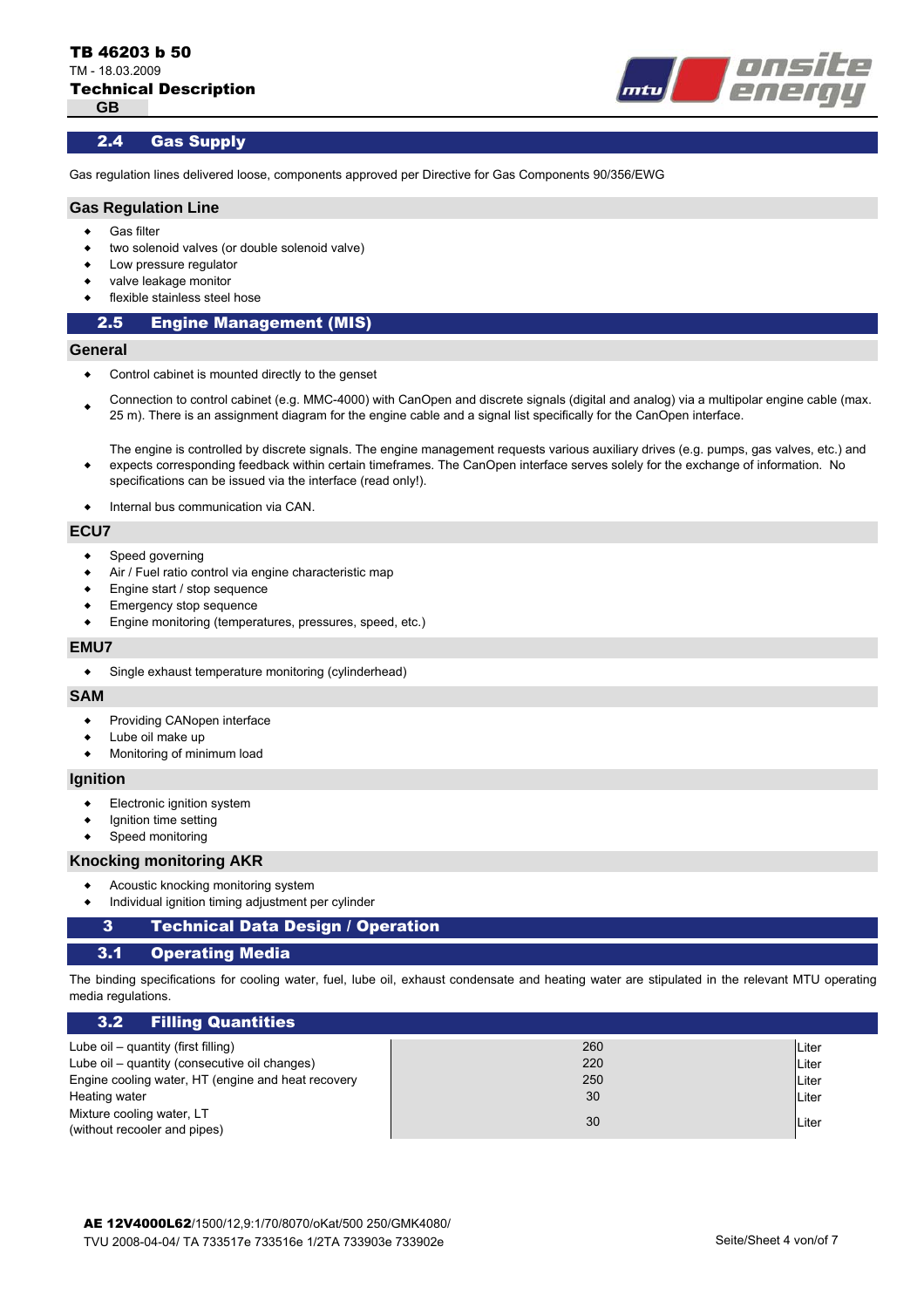#### TB 46203 b 50

TM - 18.03.2009





| 3.3<br><b>Heat Generation</b>                                                                                                                                                                                   |       |       |             |
|-----------------------------------------------------------------------------------------------------------------------------------------------------------------------------------------------------------------|-------|-------|-------------|
| Heating water return temperature upstream of genset,<br>min / max                                                                                                                                               | 60/70 |       | $^{\circ}C$ |
| Heating water volume flow, standard                                                                                                                                                                             | 55    | 59    | $m^3/h$     |
| Max. permissible working pressure<br>(cooling water heat exchanger)                                                                                                                                             | 16    |       | bar         |
| Pressure loss at standard flow rate<br>(between the connecting flanges)                                                                                                                                         | 0,5   |       | bar         |
| Mixture Cooling (2 <sup>nd</sup> stage LT)                                                                                                                                                                      |       |       |             |
| Thermal output (8% tolerance)                                                                                                                                                                                   | 71    | 74    | kW          |
| Mixture cooling water volume flow (8% tolerance)                                                                                                                                                                | 22    | 22    | $m^3/h$     |
| Inlet temperature mixture cooling water max.                                                                                                                                                                    | 40    |       | $^{\circ}C$ |
| Max. permissible pressure loss outside the heat recovery<br>system                                                                                                                                              | 0,5   |       | bar         |
| System pressure permitted max.                                                                                                                                                                                  | 6,0   |       | bar         |
| Information for dimensioning of expansion<br>vessel for max. water siphon                                                                                                                                       | 300   |       | Liter       |
| Note information pressure control valve.                                                                                                                                                                        |       |       |             |
| <b>Combustion Air / Ventilation</b><br>3.4                                                                                                                                                                      |       |       |             |
| Heat radiated from the genset<br>(engine and generator without adjoining pipes)<br>Engine room ventilation                                                                                                      | 114   | 114   | kW          |
| Minimum intake air volume flow for engine room cooling.<br>(The engine room ventilation has to be calculated and<br>adjusted according to the requirements for gaseous fuels<br>valid at the installation site) | 22957 | 23162 | $m^3/h$     |
| Ventilation air volume flow                                                                                                                                                                                     | 17781 | 17781 | $m^3/h$     |
| Combustion air volume flow                                                                                                                                                                                      | 4749  | 4937  | $m_n^3/h$   |
| Intake air temperature min. / max.<br>(for other temperatures the limit values must be adapted<br>after consultation)                                                                                           | 15    |       | $^{\circ}C$ |
| Temperature difference intake / ventilation max.                                                                                                                                                                | < 20  |       | Κ           |
| max. permissible intake negative pressure at inlet air filter                                                                                                                                                   | 3     |       | mbar        |

**3.5** Exhaust Gas (Exhaust gas heat exchanger not included in scope of supply, optional)

| Thermal output by 120°C (8% tolerance)                        | 662  | 692   | kW           |
|---------------------------------------------------------------|------|-------|--------------|
| Exhaust temperature<br>(turbocharger outlet)                  | 454  | 456   | $^{\circ}$ C |
| Exhaust gas mass flow, dry                                    | 5931 | 6169  | kg/h         |
| Exhaust gas mass flow, moist                                  | 6371 | 6622  | kg/h         |
| Exhaust gas volume flow, dry<br>(0 °C, 1013 mbar)             | 4483 | 4663  | $m_n^3/h$    |
| Exhaust gas volume flow, moist<br>(0 °C, 1013 mbar)           | 5001 | 5197  | $m_n^3/h$    |
| Permissible back-pressure downstream of engine<br>min. / max. |      | 30/50 | mbar         |

In multi-genset systems, separate exhaust piping for each genset is recommended.

If a common exhaust header system is installed, exhaust flow back into any non-operationing gensets must be avoided by use of a 100% gastight exhaust shut-off flap.

In the range of partial load the exhaustive temperature rises up to 550°C. In case of use of catalyzers, due to the exothermic reaction the exhaustive temperature may increase up to 600°C.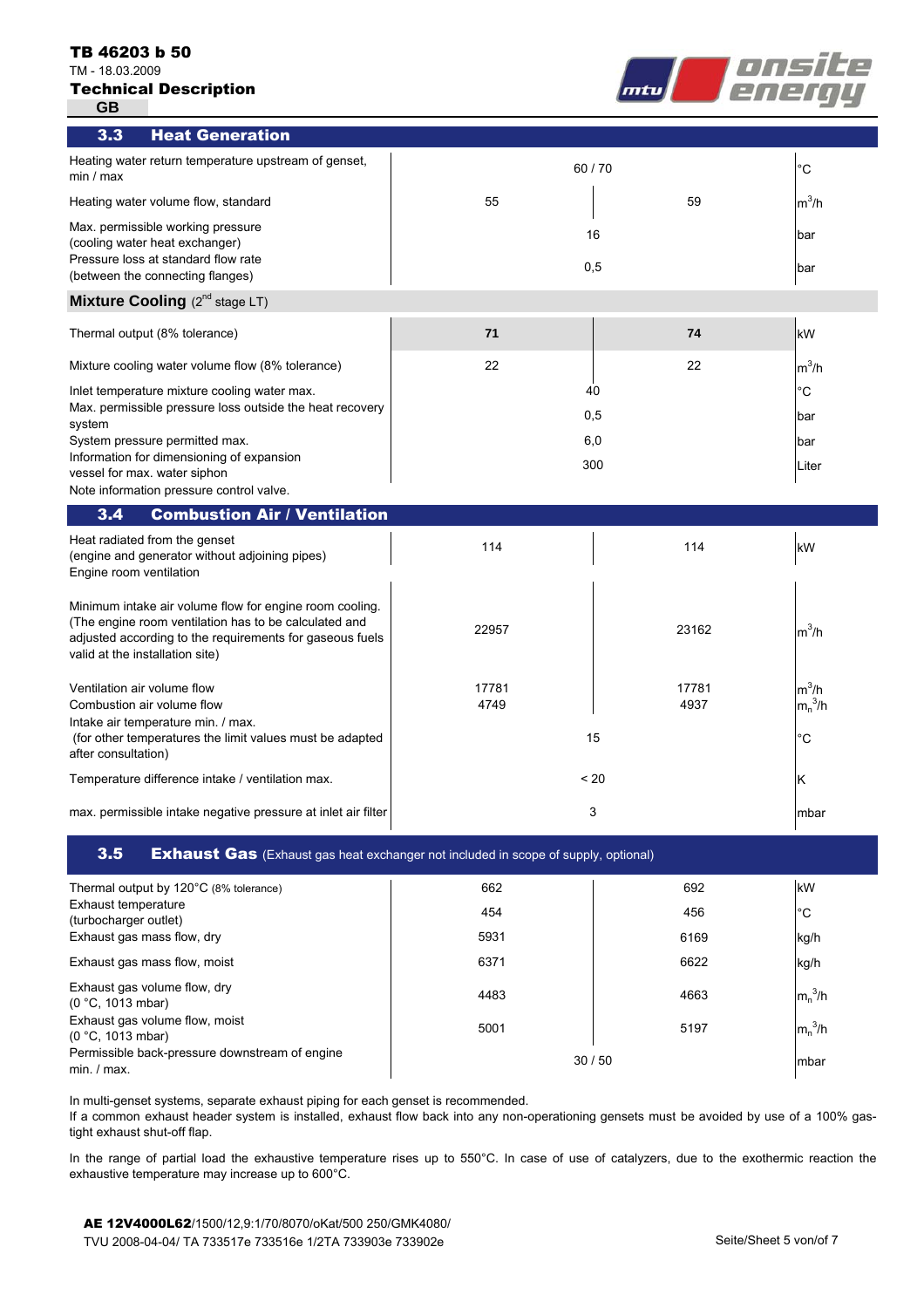## TM - 18.03.2009

## Technical Description

**GB**



## 3.6 Sound Levels

Engine surface noise emitted by the genset

(distance 1 m, free field measurement, Tolerance +5 dB for single 1/3-octave band, +2 db(A) for total A-weighted level)

| Frequency (Hz)                    | Sound pressure levels (dB) |       |        |       |
|-----------------------------------|----------------------------|-------|--------|-------|
| 12,5                              |                            |       |        |       |
| 16                                |                            |       |        |       |
| 20                                |                            |       |        |       |
| 25                                | 73,3                       |       | 73,8   |       |
| 31,5                              | 63,5                       |       | 64,0   |       |
| 40                                | 67,7                       |       | 68,2   |       |
| 50                                | 68,7                       |       | 69,2   |       |
| 63                                | 71,6                       |       | 72,1   |       |
| 80                                | 82,3                       |       | 82,8   |       |
| 100                               | 79,6                       |       | 80,1   |       |
| 125                               | 82,4                       |       | 82,9   |       |
| 160                               | 82,4                       |       | 82,9   |       |
| 200                               | 80,0                       |       | 80,5   |       |
| 250                               | 82,0                       |       | 82,5   |       |
| 315                               | 84,9                       |       | 85,4   |       |
| 400                               | 89,0                       |       | 89,5   |       |
| 500                               | 86,0                       |       | 86,5   |       |
| 630                               | 86,3                       |       | 86,8   |       |
| 800                               | 85,7                       |       | 86,2   |       |
| 1000                              | 85,0                       |       | 85,5   |       |
| 1250                              | 85,5                       |       | 86,0   |       |
| 1600                              | 84,8                       |       | 85,3   |       |
| 2000                              | 85,6                       |       | 86,1   |       |
| 2500                              | 83,8                       |       | 84,3   |       |
| 3150                              | 82,7                       |       | 83,6   |       |
| 4000                              | 83,1                       |       | 83,6   |       |
| 5000                              | 86,8                       |       | 84,3   |       |
| 6300                              | 96,5                       |       | 97,3   |       |
| 8000                              | 82,1                       |       | 82,6   |       |
| 10k                               | 80,5                       |       | 81,0   |       |
|                                   | Lin dB                     | dB(A) | Lin dB | dB(A) |
| Sum of sound pressure levels (dB) | 100,2                      | 99,4  | 100,7  | 99,9  |
| Sound power levels dB (A)         |                            | 118,4 |        | 118,9 |

#### undampened Exhaust noise

Sound

(distance of 1 m from outlet, Tolerance +5 dB for single 1/3-octave band, +3 db(A) for total A-weighted level)

| Frequency (Hz)                    |        |       | Sound pressure levels (dB) |       |  |
|-----------------------------------|--------|-------|----------------------------|-------|--|
| 12,5                              |        |       |                            |       |  |
| 16                                |        |       |                            |       |  |
| 20                                |        |       |                            |       |  |
| 25                                | 78,5   |       | 79,0                       |       |  |
| 31,5                              | 76,6   |       | 77,1                       |       |  |
| 40                                | 83,9   |       | 84,4                       |       |  |
| 50                                | 94,7   |       | 95,2                       |       |  |
| 63                                | 101,1  |       | 101,6                      |       |  |
| 80                                | 113,5  |       | 114,0                      |       |  |
| 100                               | 107,1  |       | 107,6                      |       |  |
| 125                               | 110,0  |       | 110,5                      |       |  |
| 160                               | 111,9  |       | 112,4                      |       |  |
| 200                               | 111,6  |       | 112,1                      |       |  |
| 250                               | 100,4  |       | 100,9                      |       |  |
| 315                               | 101,6  |       | 102,1                      |       |  |
| 400                               | 99,4   |       | 99,9                       |       |  |
| 500                               | 97,5   |       | 98,0                       |       |  |
| 630                               | 93,7   |       | 94,2                       |       |  |
| 800                               | 89,6   |       | 90,1                       |       |  |
| 1000                              | 84,5   |       | 85,0                       |       |  |
| 1250                              | 87,9   |       | 88,4                       |       |  |
| 1600                              | 87,8   |       | 88,3                       |       |  |
| 2000                              | 86,6   |       | 87,1                       |       |  |
| 2500                              | 85,0   |       | 85,5                       |       |  |
| 3150                              | 83,4   |       | 83,9                       |       |  |
| 4000                              | 80,0   |       | 80,5                       |       |  |
| 5000                              | 85,6   |       | 86,1                       |       |  |
| 6300                              | 82,9   |       | 83,4                       |       |  |
| 8000                              | 64,0   |       | 64,5                       |       |  |
| 10k                               | 51,1   |       | 51,6                       |       |  |
|                                   | Lin dB | dB(A) | Lin dB                     | dB(A) |  |
| Sum of sound pressure levels (dB) | 118,7  | 106   | 119,2                      | 106,5 |  |
| Sound power levels dB (A)         |        | 118,6 |                            | 119,1 |  |